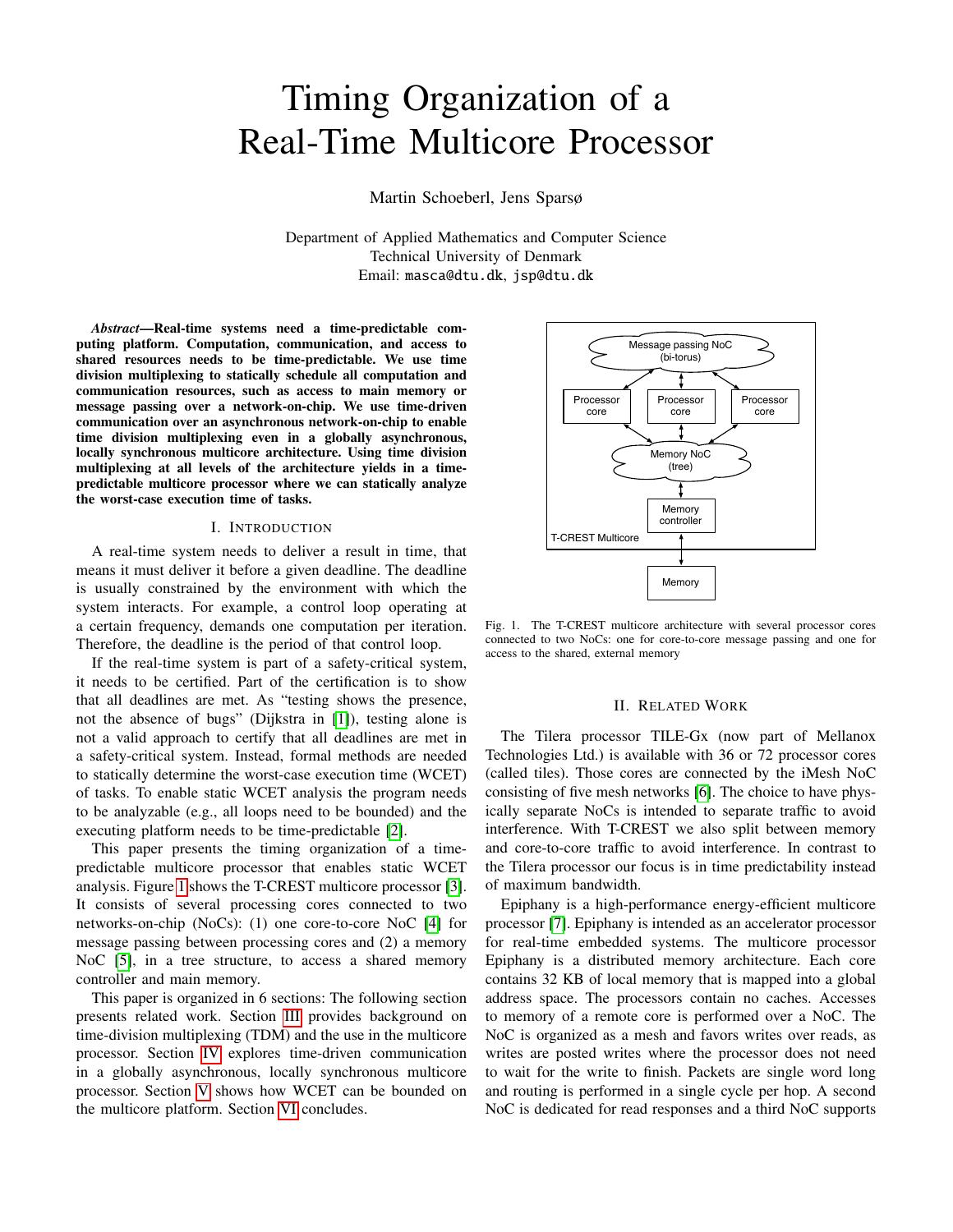off-chip traffic, e.g., external shared memory. In contrast to Epiphany our multicore processor contains a NoC with explicit support for message passing. Processor-local memories are only accessible from the local processor.

Æthereal [\[8\]](#page-3-8) is a NoC that uses TDM where slots are reserved to allow a block of data to pass through the NoC router without waiting or blocking traffic. A credit-based flow control is applied for end-to-end control. Guaranteed services are combined with best effort routing to utilize unreserved resources. aelite, a light version of Æthereal, only offers guaranteed services, resulting in a simpler router design [\[9\]](#page-3-9). In the latest version of aelite, called dAElite [\[10\]](#page-3-10), the static routing tables are in the routers to support multicast routing. In contrast to the Æthereal family of NoCs our NoC implements TDM arbitration from end-to-end. I.e., access to the scratchpad memory (SPM) with a DMA controller is scheduled with the NoC TDM schedule.

Paukovits and Kopetz use a time-triggered NoC for the timetriggered system-on-chip (TTSoC) architecture [\[11\]](#page-3-11), which has been used in the GENESYS multiprocessor system-ona-chip [\[12\]](#page-3-12). The aim of GENESYS is to provide higher level of abstractions by core services such as global time, NoC based communication, configuration, and execution control. The main difference to other NoC designs is the absolute time format, which is *not* directly related to the clock frequency. The macro tick is a power of two fraction of a second and the basis for the TDM slotting. The idea behind this time format is a good integration with off-chip versions of time-triggered networks. In contrast to the TTSoC, our TDM schedule uses a common time base established by mesonchronous clocking of the network interfaces. Therefore, we can schedule communication at clock cycle granularity, even without the need of a global system clock.

# III. TIME-DIVISION MULTIPLEXING

<span id="page-1-0"></span>Access to shared resource, such as the shared NoC or shared memory, needs arbitration. The result of this arbitration influences the execution time. If this arbitration is dynamic, different tasks can interfere. When using time for arbitration, called time-division multiplexing (TDM), there is no interference between tasks executing on different cores. Using time as arbitration mechanism is known as TDM or as time-triggered architecture [\[13\]](#page-3-13). The main benefit of time based arbitration is that the arbitration decision is performed offline, which results in a static schedule. This static schedule has two main advantages: (1) it is time predictable, as the timing and the time to wait for an access slot can be bounded and (2) the hardware for enforcing the static schedule is simpler and scales better. The later allows, under the assumption that all clients have a common notion of time, to have distributed arbitration.

TDM arbitration is simple. Simple systems are good for safety-critical systems as it is easier to analyze the WCET and it is easier to show that the analysis is correct. TDM arbitration results in a static schedule. No dynamic scheduling decisions need to be done and in the case of multiple arbitration points, such in a NoC, when those TDM arbitration points are coordinated, no buffering and no credit based flow control is needed. This considerably simplifies the hardware and reduces the hardware resources.

In our implementation of the message passing NoC and the memory NoC we use distributed arbitration. The decision when a time slot is available and a request can be submitted to the NoC is a local decision.

One known downside of TDM based arbitration is that this scheme is not what is called "work conserving". That means when a client has no need to access the shared resource in its slot, this slot is not used. This is considered by some a "waste of resources". However, implementing work conserving, but still time-predictable arbitration, does not scale very well and it does not help for tight WCET bounds. For example, implementing a true round-robin arbiter for a memory arbiter needs to look at all clients' requests and perform the arbitration decision in the same cycle as the request shall be issued. For hard real-time systems, where WCET is of utmost importance, there is no benefit in trying to use unused slots.

Furthermore, when the resources are plenty, as the bandwidth in the NoC, having empty slots is not an issue. On a highly congested resource, such as the single shared memory, clients are usually memory bound and most of the time there is an outstanding request for an upcoming access slot.

TDM is an overarching theme for the timing organization in our architecture as we use it at several levels:

- At the message passing NoC
- In the network interface (NI) for the NoC
- At the memory NoC
- <span id="page-1-1"></span>• For DRAM refresh

# IV. TIMING ORGANIZATION

Using TDM, the Argo NoC [\[4\]](#page-3-3) provides virtual end-toend circuits supported with functionality that can transfer a block of data from the local SPM in the source processor to the local SPM in the target processor. This functionality can be used to implement message passing or other higher level communication primitives.

Argo uses source routing and wormhole switching and due to the static TDM schedule packets never collide. As a result, a router is a simple pipelined 5-ported crossbar that implements the switching. Such a data-flow style circuit is easily and efficiently implemented using asynchronous techniques [\[14\]](#page-3-14).

With the choice of source routing and wormhole switching follows that the NIs alone are responsible for implementing the TDM mechanism. This include storing and executing the TDM schedule. Details about the NI can be found in [\[15\]](#page-3-15). Briefly, the source end of every virtual circuit is supported by a DMA controller that is activated according to the TDM schedule. As the payload of a packet is only a few words, the transfer of larger blocks of data (i.e., messages) requires a sequence of TDM schedule periods. As a result, traffic on different virtual circuits originating from the same processor core is transmitted in an interleaved fashion.

The combination of clockless asynchronous routers and clocked NIs (and processor cores) result in an attractive and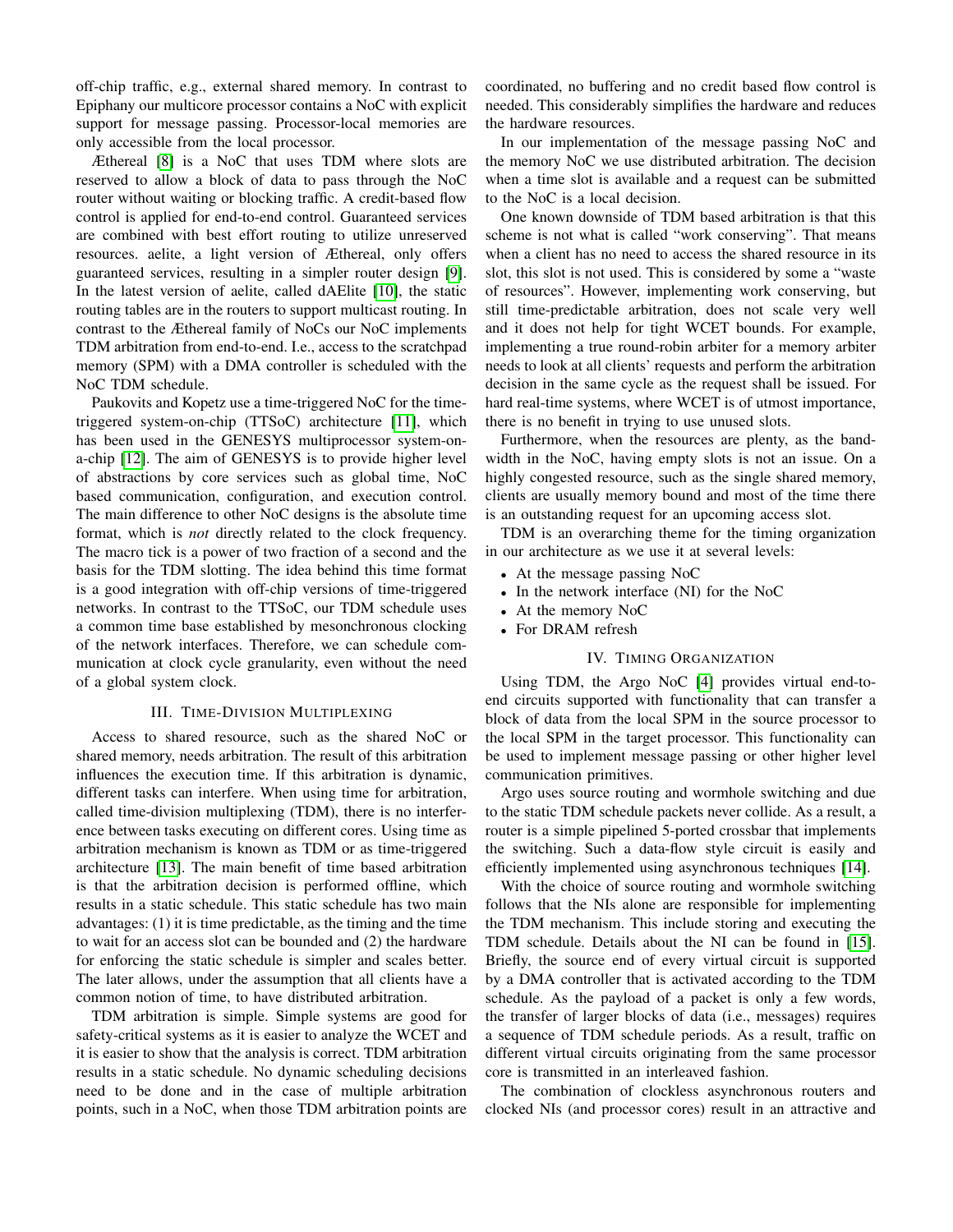

<span id="page-2-1"></span>Fig. 2. A model of a virtual circuit connecting two processors. The asynchronous ripple FIFO represents the path through the NoC that packets sent across the virtual circuit follow.

efficient globally asynchronous, locally synchronous timing architecture that can tolerate some (clock)skew among the processor cores, while still offering sufficient global synchrony to implement TDM.

Figure [2](#page-2-1) illustrate the principle showing two processors connected by an asynchronous ripple FIFO. The two processors (source and a sink) operate using the same clock. If the FIFO is initialized to be half full then the structure allows the two processors to operate with some skew. At a first glance this is like a conventional FIFO-based clock-domain crossing circuit. However, the implementation is fundamentally different as there are no explicit FIFOs in the design. The FIFO in Figure [2](#page-2-1) is a very coarse abstraction representing the entire network of pipelined asynchronous routers and links, and it is the self-timed ripple-behavior of these that provide time elasticity equivalent to that of a FIFO.

The skew between source and sink may be unknown and varying over time. The design rests on the following fundamental assumptions: (i) the FIFO must be initialized half full, (2) the clock skew must be bounded, and (3) the network of pipelined asynchronous routers and links must be able to operate faster than the clocked source and sink. With these assumptions, the flow control signals (empty on the read port of the FIFO and full on the write port) can be ignored. This scenario is identical to the STARI principle introduced in [\[16\]](#page-3-16).

To fully understand and analyze the operation of the Argo NoC it can be modeled as a mesh of small ripple-FIFOs connected by crossbar switches, where each crossbar switch operate like a transition in a Petri net: collecting one token from every input (place) and emitting one token to every output (place). The interesting point is that from this local synchronization among the ports in the individual routers, and from the flow of tokens among routers, emerges sufficient global synchrony to implement TDM. The details are beyond the scope of this paper. The interested reader is referred to the following papers for in-depth details [\[17\]](#page-3-17), [\[18\]](#page-3-18). Briefly, clock skew has the effect of filling or draining a FIFO relative to their initial states, and this results in a slowdown of the FIFOs. For a sufficiently large clock skew the assumption that a FIFO is capable of operating faster than the clock no longer holds.

In [\[18\]](#page-3-18) we show that a skew of several clock-cycles can easily be absorbed.

A token in the FIFO, shown as a dot in Figure [2,](#page-2-1) can be understood as a container that may contain a word of a packet. Whether it contains a flit/word is indicated by a valid-bit in much the same way as a valid bit would be needed in clocked design. Therefore, a token in the Argo NoC is equivalent to a clock cycle in a clocked circuit.

# V. WORST-CASE EXECUTION TIME ANALYSIS

<span id="page-2-0"></span>To derive save upper bounds on the execution time of tasks, the WCET, we need to analyze the program on a concrete processor. In the T-CREST multicore processor we use as processing core a processor called Patmos [\[19\]](#page-3-19), which is optimized to support WCET analysis. Patmos is supported by the standard industrial WCET analysis tool aiT [\[20\]](#page-3-20) the research WCET analysis tool platin [\[21\]](#page-3-21). To provide time-predictable access time of main memory accesses in a multicore architecture, we use TDM for the main memory arbitration. Furthermore, for providing end-to-end WCET we need to determine the maximum latency of a message traveling on the message passing NoC.

For both, the message passing NoC and the memory NoC, we can derive the worst-case time for a single transaction as

$$
T_{trans} = T_{wait} + T_{rw} + T_{NoC}
$$

where *Twait* is the worst case waiting time for the TDM slot to arrive,  $T_{rw}$  is the time for a read or write action at the source, and  $T_{Noc}$  is the time spent to traverse the NoC.  $T_{wait}$  depends on the phasing of the request relative to the TDM schedule and is a variable time, whereas  $T_{rw}$  and  $T_{NoC}$  are constant. The worst case of *Twait* is when a request just missed its own slot by a single clock cycle. For a TDM schedule with *N* slots, a slot length of *s* clock cycles, and a clock period of *tclk* the worst-case waiting time is  $T_{wait} = (N \cdot s - 1) \cdot t_{clk}$ .

The worst-case memory access time is

$$
T_{mem} = ((N \cdot s - 1) + s + L_{NoC}) \cdot t_{clk}
$$

where *N* is the number of TDM slots, *s* the slot length in clock cycles, *LNoC* the pipeline latency, and *tclk* the clock period.

The worst case end-to-end latency for sending a message is the WCET of the software function implementing the send primitive (setting up the DMA transfer), which can be computed by the WCET analysis tool aiT, plus the time it takes to transfer the message across the Argo NoC. The latter is the time it takes the DMA controller to inject the necessary sequence of packets into the network plus the time it takes a packet to traverse the NoC

$$
T_{msg} = ((N \cdot s - 1) + ((\left\lceil \frac{S_{msg}}{S_{chan}} \right\rceil - 1) \cdot N \cdot s + s) + L_{Noc}) \cdot t_{clk}
$$

where *N* is the number of TDM slots, *s* the slot length in clock cycles, *Smsg* is the size of the message (in bytes), *Schan* is the number of bytes sent across the channel in one TDM